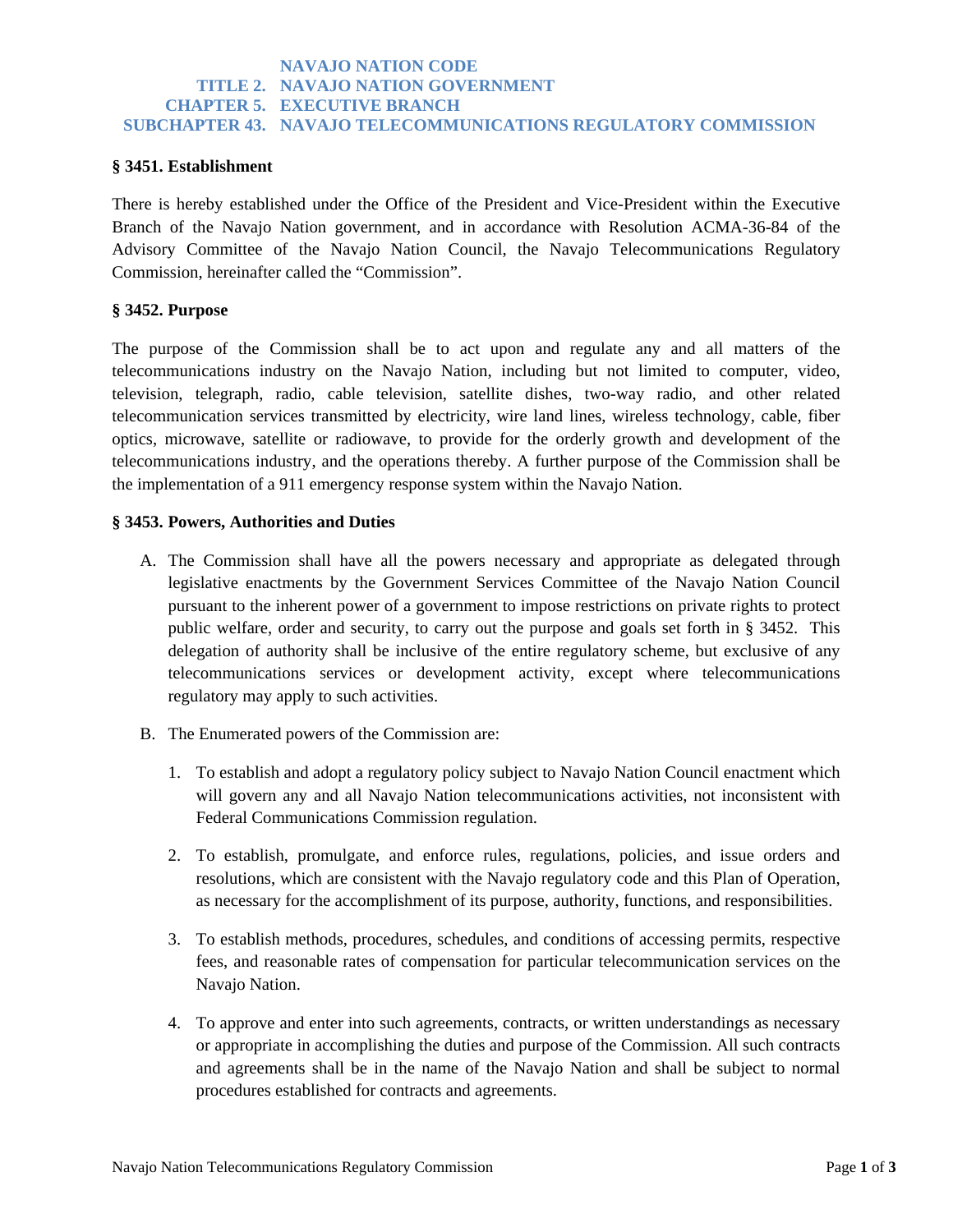# **NAVAJO NATION CODE TITLE 2. NAVAJO NATION GOVERNMENT CHAPTER 5. EXECUTIVE BRANCH SUBCHAPTER 43. NAVAJO TELECOMMUNICATIONS REGULATORY COMMISSION**

- 5. To establish procedures and requirements for hearings and investigations pertinent to the functions and powers of the Commission, consistent with normal due process; to hear complaints concerning noncompliance with regulations established as the conditions of engaging in any telecommunications activities on the Navajo Nation, or any valid complaint from any entity which is aggrieved by any action by the Commission or staff.
- 6. The Commission in furtherance of its powers shall have the authority to recommend and impose fines or other sanctions according to established schedules, on any entity for violation of all telecommunications laws, regulations, rules, orders and policies.
- 7. The Commission shall implement an effective 911 emergency response system within the Navajo Nation. In implementing such a system, the Commission shall seek the assistance of the federal and state governments and shall be authorized to develop Service Plans meeting the requirements of such jurisdictions if necessary. Cooperative intergovernmental agreements in furtherance of implementing a 911 system shall be approved pursuant to Navajo Nation law, including 21 N.N.C. §508.
- 8. In executing the power of implementing and managing an effective 911 emergency response system, the Commission shall be authorized to adopt rules and regulations.
- 9. In managing a 911 emergency response system, the Commission shall be authorized to recommend to appropriate entities of the Navajo Nation the establishment of a fund management plan and/or revolving fund accounts (funded through sources such as surcharges establishment by the Commission on telephone bills). Consistent with Navajo Nation law, the Commission shall also be authorized to seek federal and state funding in managing the Navajo Nation's 911 emergency response system.

# **§ 3454. Membership of the Commission**

- A. The Commission shall consist of seven Commissioners, all of whom shall be appointed by, and serve at the pleasure of the President of the Navajo Nation, and confirmed by the Government Services Committee of the Navajo Nation Council, and shall serve their terms of office according to their appointments.
- B. Each appointment shall be for a period of four years, with the exception of those appointments made in 2002, which appointments shall be made at the discretion of the President of the Navajo Nation as follows, two appointments for a period of two years, two appointments for a period of three years and three appointments shall be for a period of four years.
- C. No Commission member shall have a financial, political or any other interest or motive in any sector of the telecommunications industry on the Navajo Nation, as provided for in the Navajo Nation Ethics in Government Law. The Commission members shall carry out their duties and responsibilities in a manner which protects and promotes the best interests of the Navajo Nation.